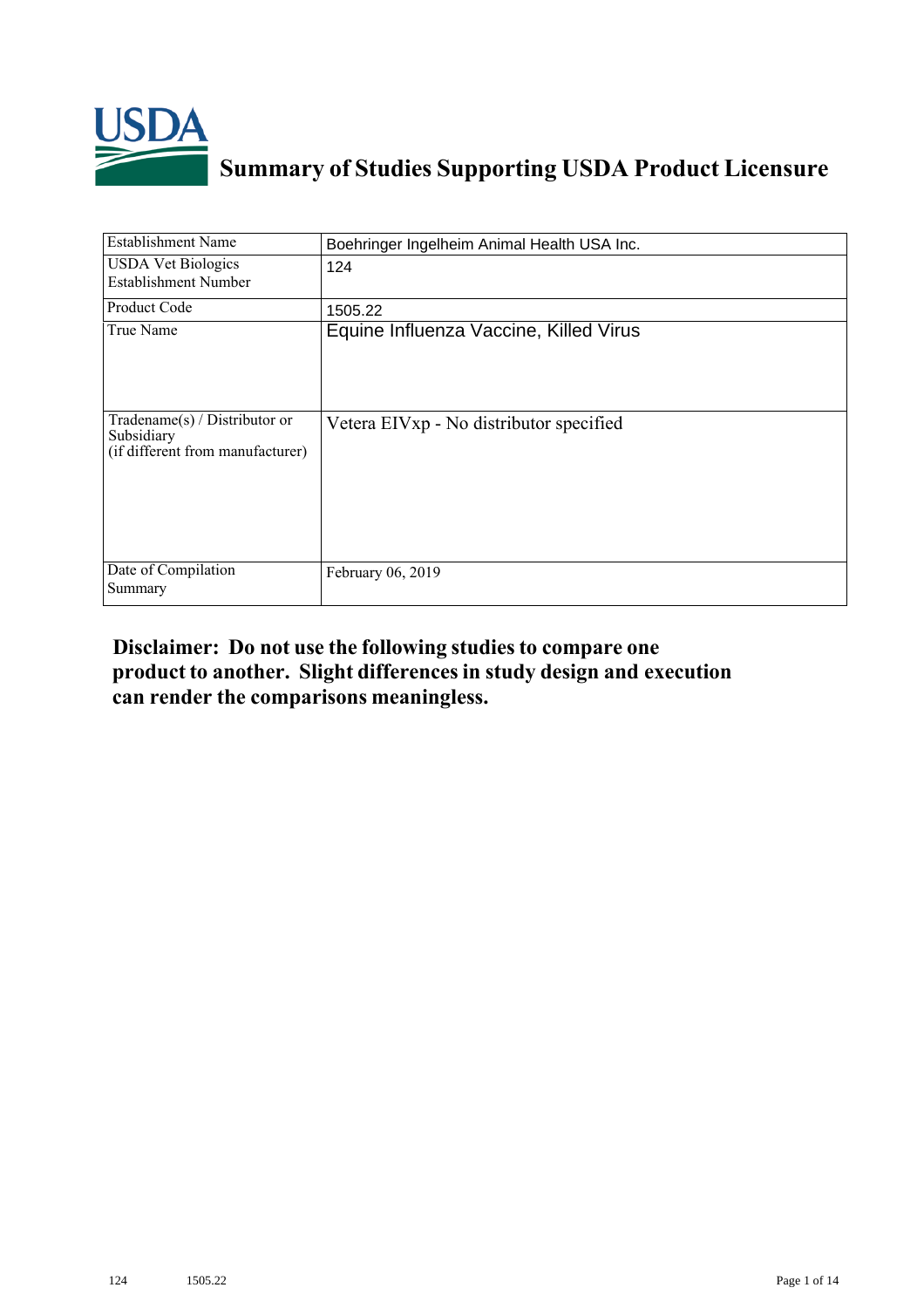| <b>Study Type</b>              | Efficacy                                                         |
|--------------------------------|------------------------------------------------------------------|
| <b>Pertaining to</b>           | Equine influenza virus                                           |
| <b>Study Purpose</b>           | Demonstration of 6-month duration of immunity against            |
|                                | respiratory disease caused by equine influenza                   |
| <b>Product Administration</b>  | Two doses, administered intramuscularly, 21 days apart.          |
|                                | Vaccinates received test product, and controls received          |
|                                | adjuvanted diluent.                                              |
| <b>Study Animals</b>           | 30 horses (20 vaccinates, 10 controls), 5-6 months of age        |
| <b>Challenge Description</b>   | Influenza A/eq/Ohio/2003 administered 184 days post-final        |
|                                | vaccination                                                      |
| <b>Interval observed after</b> | Horses were observed daily for 10 days post-challenge            |
| challenge                      |                                                                  |
| <b>Results</b>                 | See tables at the end of document for data.                      |
|                                |                                                                  |
|                                | <b>Clinical Signs:</b>                                           |
|                                | An animal was considered positive (affected by challenge) if the |
|                                | animal exhibited:                                                |
|                                | Fever (temperature > $102.5$ °F), OR<br>$\bullet$                |
|                                | Nasal discharge (moderate serous discharge or<br>$\bullet$       |
|                                | mucopurulent discharge), OR                                      |
|                                | Ocular discharge<br>$\bullet$                                    |
|                                |                                                                  |
|                                | A total of 9/10 (90%) controls were positive as compared to only |
|                                | $9/20$ (45%) vaccinates.                                         |
|                                |                                                                  |
|                                | There were no adverse reactions to vaccine administration at any |
|                                | timepoint.                                                       |
|                                |                                                                  |
| <b>USDA Approval Date</b>      | September 7, 2010                                                |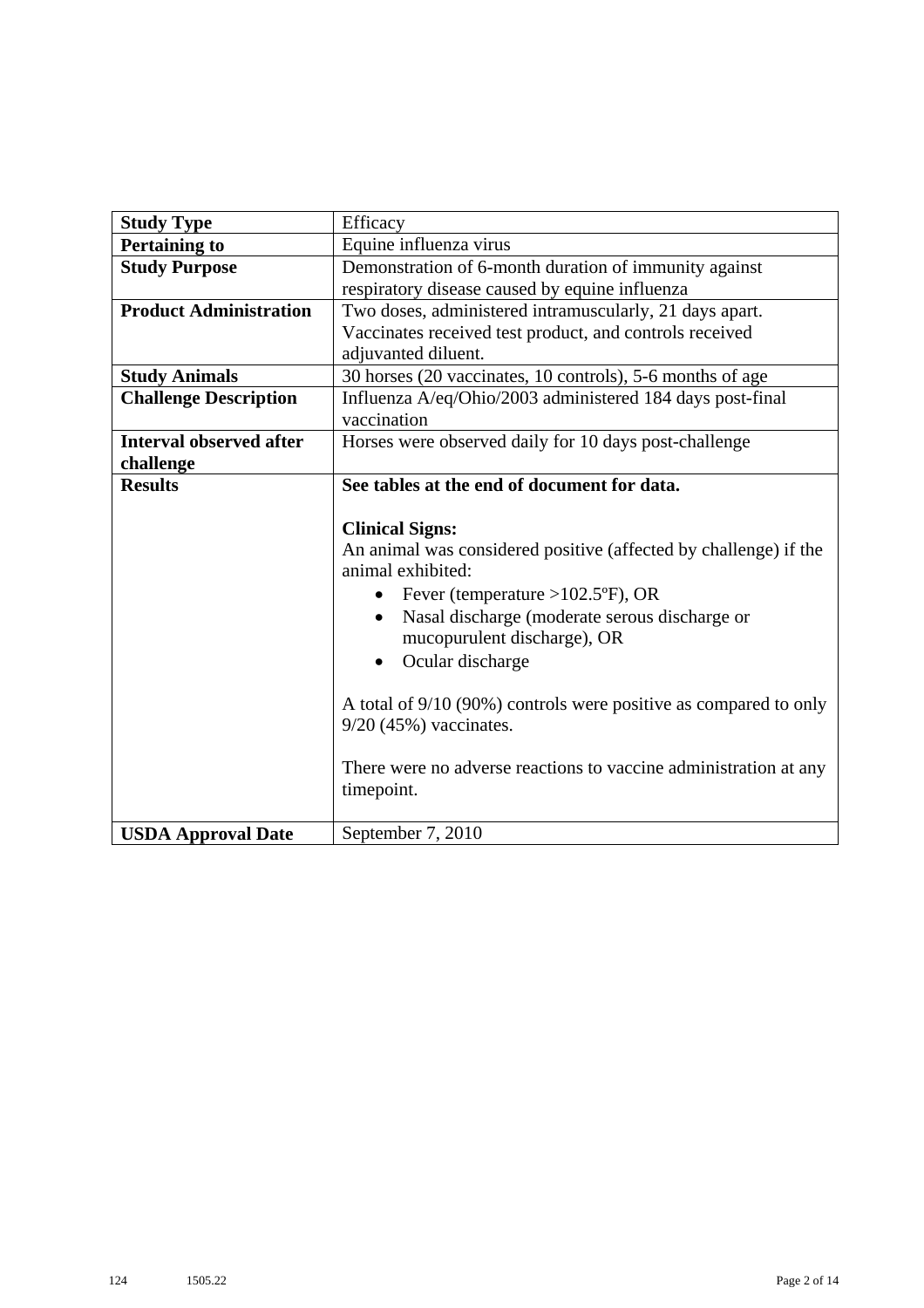|                  |                      | <b>Days Post-challenge</b> |              |                |                         |                                  |                                  |                                  |                                  |                                  |                                  |           |
|------------------|----------------------|----------------------------|--------------|----------------|-------------------------|----------------------------------|----------------------------------|----------------------------------|----------------------------------|----------------------------------|----------------------------------|-----------|
| <b>Treatment</b> | <b>Clinical Sign</b> | $\pmb{0}$                  | $\mathbf{1}$ | $\overline{2}$ | $\overline{\mathbf{3}}$ | $\overline{\mathbf{4}}$          | 5                                | 6                                | $\overline{\mathbf{z}}$          | 8                                | $\boldsymbol{9}$                 | 10        |
| <b>Controls</b>  |                      |                            |              |                |                         |                                  |                                  |                                  |                                  |                                  |                                  |           |
|                  | Fever                |                            |              |                |                         |                                  |                                  |                                  |                                  |                                  |                                  |           |
| $\mathbf 1$      | Nasal discharge      |                            |              |                |                         |                                  | $\ddot{}$                        | $\begin{array}{c} + \end{array}$ | $\bf{+}$                         | $\bf +$                          |                                  |           |
|                  | Ocular discharge     |                            |              |                |                         |                                  | $\ddot{}$                        |                                  |                                  | $\ddot{}$                        |                                  | $\ddot{}$ |
|                  | Fever                |                            |              |                |                         |                                  |                                  |                                  |                                  |                                  |                                  |           |
| $\overline{2}$   | Nasal discharge      |                            |              | $\ddot{}$      |                         |                                  | $\ddot{}$                        |                                  | $\mathbf +$                      | $\boldsymbol{+}$                 | $\ddot{}$                        |           |
|                  | Ocular discharge     |                            |              |                |                         |                                  | $\ddot{}$                        | $\begin{array}{c} + \end{array}$ |                                  |                                  | $\ddot{}$                        | $\ddot{}$ |
|                  | Fever                |                            |              |                |                         |                                  |                                  |                                  |                                  |                                  |                                  |           |
| 3                | Nasal discharge      |                            |              |                |                         |                                  |                                  | $\boldsymbol{+}$                 |                                  | $\boldsymbol{+}$                 |                                  |           |
|                  | Ocular discharge     |                            |              | $\ddot{}$      |                         |                                  | $\ddot{}$                        |                                  |                                  | $\ddot{}$                        |                                  | $\ddot{}$ |
|                  | Fever                |                            |              |                |                         |                                  |                                  |                                  |                                  |                                  |                                  |           |
| 4                | Nasal discharge      |                            |              |                |                         |                                  |                                  |                                  |                                  |                                  |                                  |           |
|                  | Ocular discharge     |                            |              |                |                         |                                  | $\ddot{}$                        | $\ddot{}$                        | $\ddot{}$                        |                                  |                                  | $\ddag$   |
|                  | Fever                |                            |              |                |                         |                                  |                                  |                                  |                                  |                                  |                                  |           |
| 5                | Nasal discharge      |                            |              |                |                         | $\ddot{}$                        | $\begin{array}{c} + \end{array}$ | $\begin{array}{c} + \end{array}$ | $\mathbf +$                      | $\ddot{}$                        | $\ddot{}$                        |           |
|                  | Ocular discharge     |                            |              |                |                         |                                  |                                  |                                  |                                  |                                  |                                  |           |
|                  | Fever                |                            |              |                |                         |                                  |                                  |                                  |                                  |                                  |                                  |           |
| 6                | Nasal discharge      |                            |              |                |                         | $\ddot{}$                        |                                  |                                  | $\begin{array}{c} + \end{array}$ |                                  | $\ddot{}$                        | $\ddot{}$ |
|                  | Ocular discharge     |                            |              |                |                         |                                  |                                  |                                  |                                  |                                  |                                  | $\ddag$   |
|                  | Fever                |                            |              |                |                         |                                  |                                  |                                  |                                  |                                  |                                  |           |
| $\overline{7}$   | Nasal discharge      |                            |              | $\ddot{}$      |                         |                                  | $\ddot{}$                        |                                  | $\ddot{}$                        |                                  |                                  | $\ddot{}$ |
|                  | Ocular discharge     |                            |              | $\ddot{}$      |                         |                                  |                                  | $\ddot{}$                        |                                  |                                  |                                  |           |
|                  | Fever                |                            |              |                |                         |                                  |                                  |                                  | $\pm$                            |                                  |                                  |           |
| $\,8\,$          | Nasal discharge      |                            |              |                |                         |                                  | $\ddot{}$                        | $\begin{array}{c} + \end{array}$ | $\ddot{}$                        |                                  |                                  | $\ddot{}$ |
|                  | Ocular discharge     |                            |              | $\pmb{+}$      | $\ddot{}$               |                                  | $\ddot{}$                        | $\begin{array}{c} + \end{array}$ |                                  |                                  |                                  | $\ddag$   |
|                  | Fever                |                            |              |                |                         |                                  |                                  |                                  |                                  |                                  |                                  |           |
| 9                | Nasal discharge      |                            |              |                |                         |                                  |                                  |                                  |                                  |                                  |                                  |           |
|                  | Ocular discharge     |                            |              |                |                         |                                  |                                  |                                  |                                  |                                  |                                  |           |
|                  | Fever                |                            |              |                |                         |                                  |                                  |                                  |                                  |                                  |                                  |           |
| 10               | Nasal discharge      |                            |              |                |                         |                                  | $\ddot{}$                        | $\begin{array}{c} + \end{array}$ | $\begin{array}{c} + \end{array}$ | $\pmb{+}$                        | $\ddot{}$                        |           |
|                  | Ocular discharge     |                            |              |                |                         | $\begin{array}{c} + \end{array}$ | $\ddot{}$                        |                                  | $\begin{array}{c} + \end{array}$ | $\begin{array}{c} + \end{array}$ | $\begin{array}{c} + \end{array}$ |           |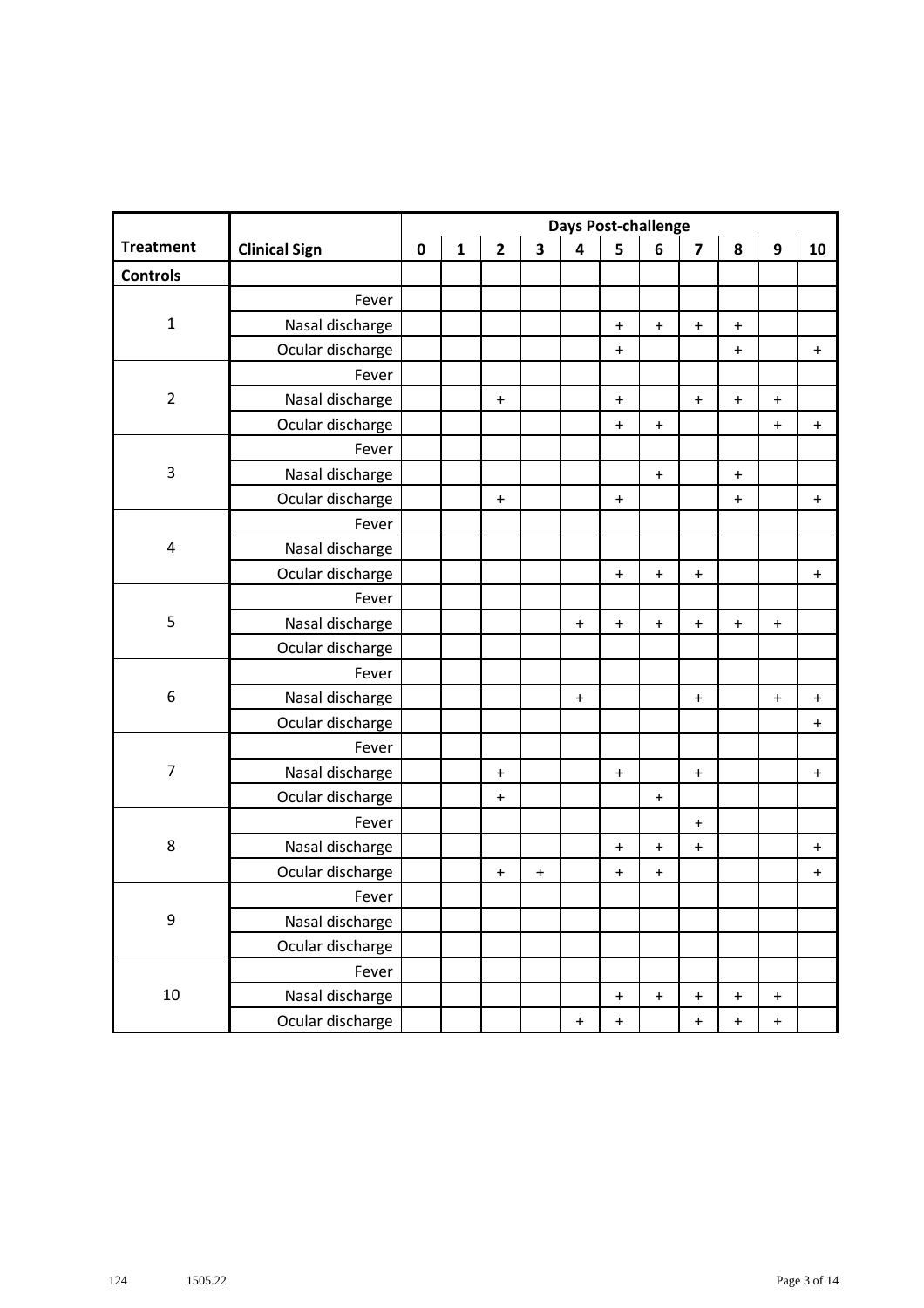|                   |                      | <b>Days Post-challenge</b> |              |                |                         |                         |                  |           |                                  |                                  |                                  |             |
|-------------------|----------------------|----------------------------|--------------|----------------|-------------------------|-------------------------|------------------|-----------|----------------------------------|----------------------------------|----------------------------------|-------------|
| <b>Treatment</b>  | <b>Clinical Sign</b> | $\pmb{0}$                  | $\mathbf{1}$ | $\overline{2}$ | $\overline{\mathbf{3}}$ | $\overline{\mathbf{4}}$ | 5                | 6         | $\overline{\mathbf{z}}$          | 8                                | 9                                | 10          |
| <b>Vaccinates</b> |                      |                            |              |                |                         |                         |                  |           |                                  |                                  |                                  |             |
|                   | Fever                |                            |              |                |                         |                         |                  |           |                                  |                                  |                                  |             |
| $\mathbf 1$       | Nasal discharge      |                            |              |                |                         |                         |                  |           |                                  |                                  |                                  |             |
|                   | Ocular discharge     |                            |              |                |                         |                         |                  |           |                                  |                                  |                                  |             |
|                   | Fever                |                            |              |                |                         |                         |                  |           |                                  |                                  |                                  |             |
| $\overline{2}$    | Nasal discharge      |                            |              |                |                         |                         |                  |           |                                  |                                  |                                  |             |
|                   | Ocular discharge     |                            |              |                |                         |                         |                  |           |                                  |                                  |                                  |             |
|                   | Fever                |                            |              |                |                         |                         |                  |           |                                  |                                  |                                  |             |
| $\mathsf 3$       | Nasal discharge      |                            |              |                |                         |                         |                  |           |                                  |                                  |                                  |             |
|                   | Ocular discharge     |                            |              |                |                         |                         | $\ddot{}$        |           |                                  | $\ddot{}$                        | $\ddot{}$                        |             |
|                   | Fever                |                            |              |                |                         |                         |                  |           |                                  |                                  |                                  |             |
| 4                 | Nasal discharge      |                            |              |                |                         |                         |                  |           | $\begin{array}{c} + \end{array}$ |                                  |                                  |             |
|                   | Ocular discharge     |                            |              |                |                         |                         |                  |           |                                  |                                  |                                  |             |
|                   | Fever                |                            |              |                |                         |                         |                  |           |                                  |                                  |                                  |             |
| $\mathsf S$       | Nasal discharge      |                            |              |                |                         |                         |                  |           |                                  |                                  |                                  |             |
|                   | Ocular discharge     |                            |              |                |                         |                         |                  |           |                                  |                                  |                                  |             |
|                   | Fever                |                            |              |                |                         |                         |                  |           |                                  |                                  |                                  |             |
| 6                 | Nasal discharge      |                            |              |                |                         |                         |                  |           |                                  |                                  |                                  |             |
|                   | Ocular discharge     |                            |              |                |                         |                         |                  |           |                                  |                                  |                                  |             |
|                   | Fever                |                            |              |                |                         |                         |                  |           |                                  |                                  |                                  |             |
| $\overline{7}$    | Nasal discharge      |                            |              |                |                         |                         |                  |           |                                  |                                  |                                  |             |
|                   | Ocular discharge     |                            |              |                |                         |                         |                  |           |                                  |                                  |                                  |             |
|                   | Fever                |                            |              |                |                         |                         |                  |           |                                  |                                  |                                  |             |
| $\,8\,$           | Nasal discharge      |                            |              |                |                         |                         |                  |           |                                  |                                  |                                  |             |
|                   | Ocular discharge     |                            |              |                |                         |                         |                  |           |                                  |                                  |                                  |             |
|                   | Fever                |                            |              |                |                         |                         |                  |           |                                  |                                  |                                  |             |
| 9                 | Nasal discharge      |                            |              |                |                         |                         |                  |           |                                  |                                  |                                  |             |
|                   | Ocular discharge     |                            |              |                |                         |                         |                  |           |                                  |                                  |                                  |             |
|                   | Fever                |                            |              |                |                         |                         | $\boldsymbol{+}$ |           |                                  |                                  |                                  |             |
| 10                | Nasal discharge      |                            |              |                |                         |                         |                  | $\ddot{}$ | $\mathbf +$                      |                                  |                                  |             |
|                   | Ocular discharge     |                            |              |                |                         |                         |                  |           |                                  | $\ddot{}$                        |                                  | $\mathbf +$ |
|                   | Fever                |                            |              |                |                         |                         |                  |           |                                  |                                  |                                  |             |
| $11\,$            | Nasal discharge      |                            |              |                |                         |                         | $\ddot{}$        |           |                                  | $\begin{array}{c} + \end{array}$ | $\begin{array}{c} + \end{array}$ | $\ddot{}$   |
|                   | Ocular discharge     |                            |              |                |                         |                         |                  |           |                                  |                                  |                                  |             |
|                   | Fever                |                            |              |                |                         |                         |                  |           |                                  |                                  |                                  |             |
| 12                | Nasal discharge      |                            |              |                |                         |                         |                  |           |                                  | $\ddot{}$                        |                                  |             |
|                   | Ocular discharge     |                            |              |                |                         |                         |                  |           |                                  |                                  |                                  |             |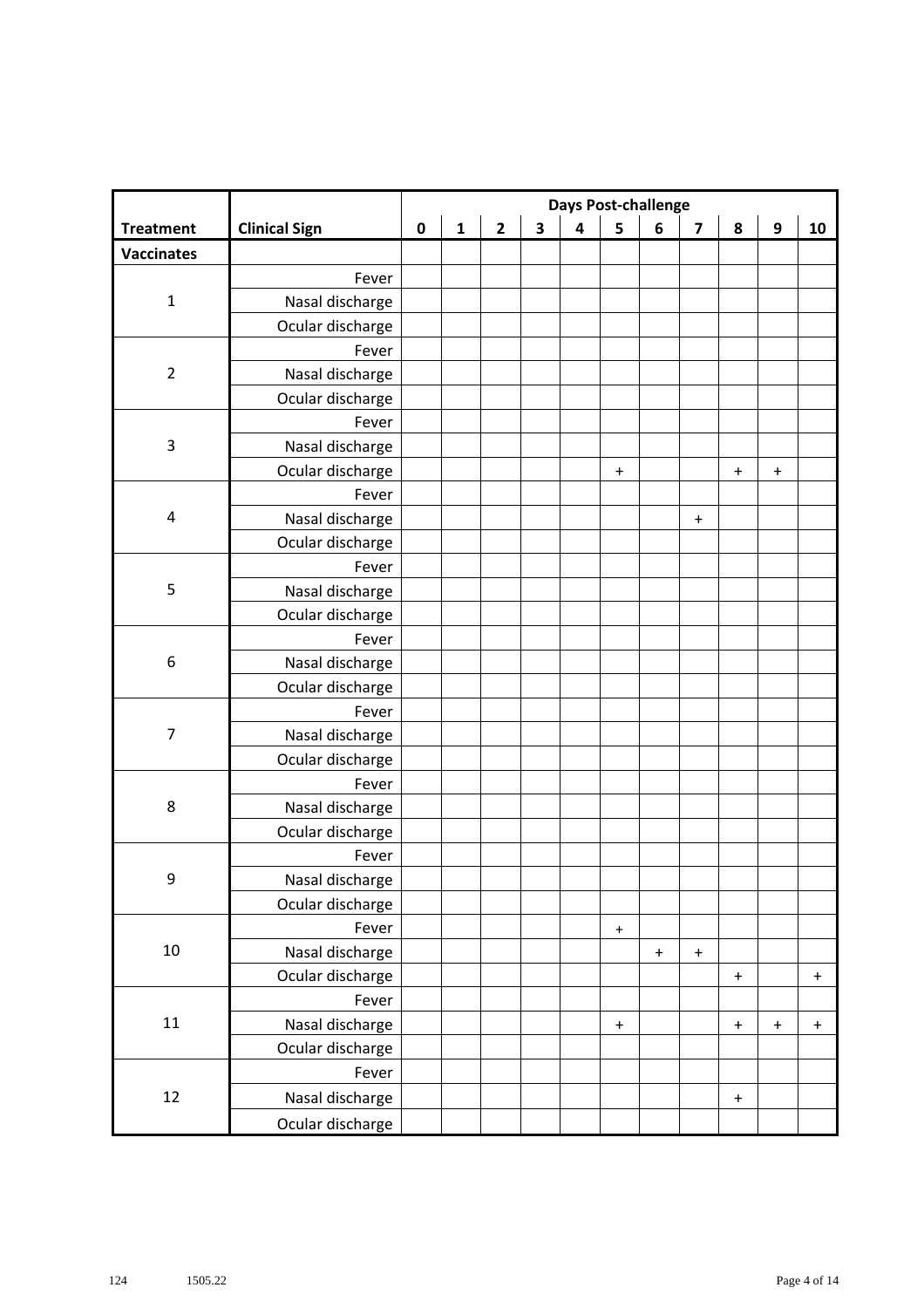|                   |                      |             |              |                |                         | <b>Days Post-challenge</b> |           |                                  |                                  |         |                  |           |
|-------------------|----------------------|-------------|--------------|----------------|-------------------------|----------------------------|-----------|----------------------------------|----------------------------------|---------|------------------|-----------|
| <b>Treatment</b>  | <b>Clinical Sign</b> | $\mathbf 0$ | $\mathbf{1}$ | $\overline{2}$ | $\overline{\mathbf{3}}$ | $\overline{\mathbf{4}}$    | 5         | 6                                | $\overline{\mathbf{z}}$          | 8       | $\boldsymbol{9}$ | 10        |
| <b>Vaccinates</b> |                      |             |              |                |                         |                            |           |                                  |                                  |         |                  |           |
|                   | Fever                |             |              |                |                         |                            |           |                                  |                                  |         |                  |           |
| 13                | Nasal discharge      |             |              |                |                         | $\boldsymbol{+}$           |           |                                  |                                  |         |                  | $\ddot{}$ |
|                   | Ocular discharge     |             |              |                |                         |                            |           |                                  |                                  |         |                  |           |
|                   | Fever                |             |              |                |                         |                            |           |                                  |                                  |         |                  |           |
| 14                | Nasal discharge      |             |              |                |                         |                            |           |                                  |                                  |         |                  |           |
|                   | Ocular discharge     |             |              |                |                         |                            |           |                                  |                                  |         |                  |           |
|                   | Fever                |             |              |                |                         |                            |           |                                  |                                  |         |                  |           |
| 15                | Nasal discharge      |             |              |                |                         |                            |           |                                  |                                  |         |                  |           |
|                   | Ocular discharge     |             |              |                |                         |                            | $\pmb{+}$ |                                  | $\begin{array}{c} + \end{array}$ |         |                  |           |
|                   | Fever                |             |              |                |                         |                            |           |                                  |                                  |         |                  |           |
| 16                | Nasal discharge      |             |              |                |                         |                            |           | $\ddot{}$                        |                                  |         |                  |           |
|                   | Ocular discharge     |             |              |                |                         |                            |           |                                  |                                  |         |                  |           |
|                   | Fever                |             |              |                |                         |                            |           |                                  |                                  |         |                  |           |
| 17                | Nasal discharge      |             |              |                |                         |                            |           |                                  |                                  |         |                  |           |
|                   | Ocular discharge     |             |              |                |                         |                            |           |                                  |                                  |         |                  |           |
|                   | Fever                |             |              |                |                         |                            |           |                                  |                                  |         |                  |           |
| 18                | Nasal discharge      |             |              |                |                         |                            |           |                                  |                                  |         |                  |           |
|                   | Ocular discharge     |             |              |                |                         |                            |           |                                  |                                  |         |                  |           |
|                   | Fever                |             |              |                |                         |                            |           |                                  |                                  |         |                  |           |
| 19                | Nasal discharge      |             |              |                |                         |                            |           | $\begin{array}{c} + \end{array}$ |                                  | $\ddag$ |                  |           |
|                   | Ocular discharge     |             |              |                |                         |                            |           |                                  |                                  |         |                  |           |
|                   | Fever                |             |              |                |                         |                            |           |                                  |                                  |         |                  |           |
| 20                | Nasal discharge      |             |              |                |                         |                            |           |                                  |                                  |         |                  |           |
|                   | Ocular discharge     |             |              |                |                         |                            |           |                                  |                                  |         |                  |           |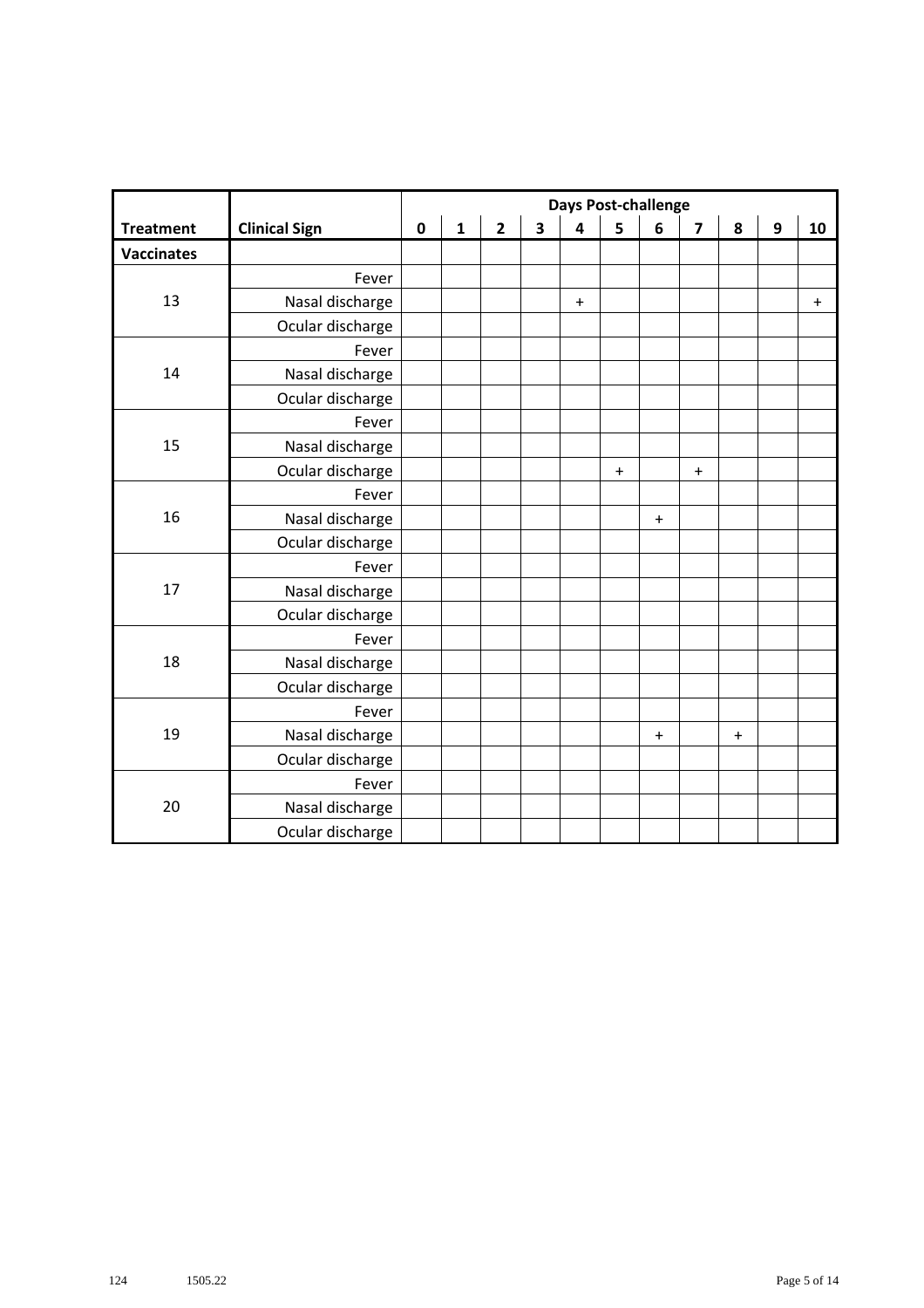| <b>Study Type</b>     | Efficacy                                                                     |
|-----------------------|------------------------------------------------------------------------------|
| Pertaining to         | Equine influenza virus                                                       |
| <b>Study Purpose</b>  | Demonstration of efficacy against respiratory disease and shedding caused    |
|                       | by equine influenza                                                          |
| <b>Product</b>        | Two doses, administered intramuscularly, 21 days apart.                      |
| <b>Administration</b> |                                                                              |
| <b>Study Animals</b>  | 37 horses (18 vaccinates, 19 controls), approximately 9-10 months of age     |
| <b>Challenge</b>      | Influenza A/eq/Ohio/2003 administered 3 weeks post-final vaccination         |
| <b>Description</b>    |                                                                              |
| <b>Interval</b>       | Horses were observed, and nasal swabs were collected, daily for 15 days      |
| observed after        | post-challenge.                                                              |
| challenge             |                                                                              |
| <b>Results</b>        | See tables at the end of document for data.                                  |
|                       |                                                                              |
|                       | <b>Clinical Signs:</b>                                                       |
|                       | An animal was considered positive (affected by challenge) if the animal      |
|                       | exhibited the following at any post-challenge observation point:             |
|                       | • Fever (temperature $\geq$ 102.5°F), OR                                     |
|                       | • Ocular discharge, OR                                                       |
|                       | • Nasal discharge (very slight mucopurulent discharge, or worse)             |
|                       | <b>Duration</b> of disease was calculated from the date the animal was first |
|                       | observed to be positive to the date of last positive observation for that    |
|                       | animal. Based on this calculation, the median duration of disease for the    |
|                       | controls was determined to be 11 days as compared to 3 days for the          |
|                       | vaccinates.                                                                  |
|                       |                                                                              |
|                       | Nasal shedding of influenza virus was evaluated through nasal swab virus     |
|                       | isolation results. An animal was considered positive if virus was isolated   |
|                       | from nasal swabs on one or more occasions following challenge.               |
|                       |                                                                              |
|                       | $0/18$ vaccinates shed virus and $12/19$ controls shed virus.                |
|                       |                                                                              |
|                       | There were no adverse reactions to vaccine administration at any timepoint.  |
| <b>USDA</b>           | April 8, 2013                                                                |
| <b>Approval Date</b>  |                                                                              |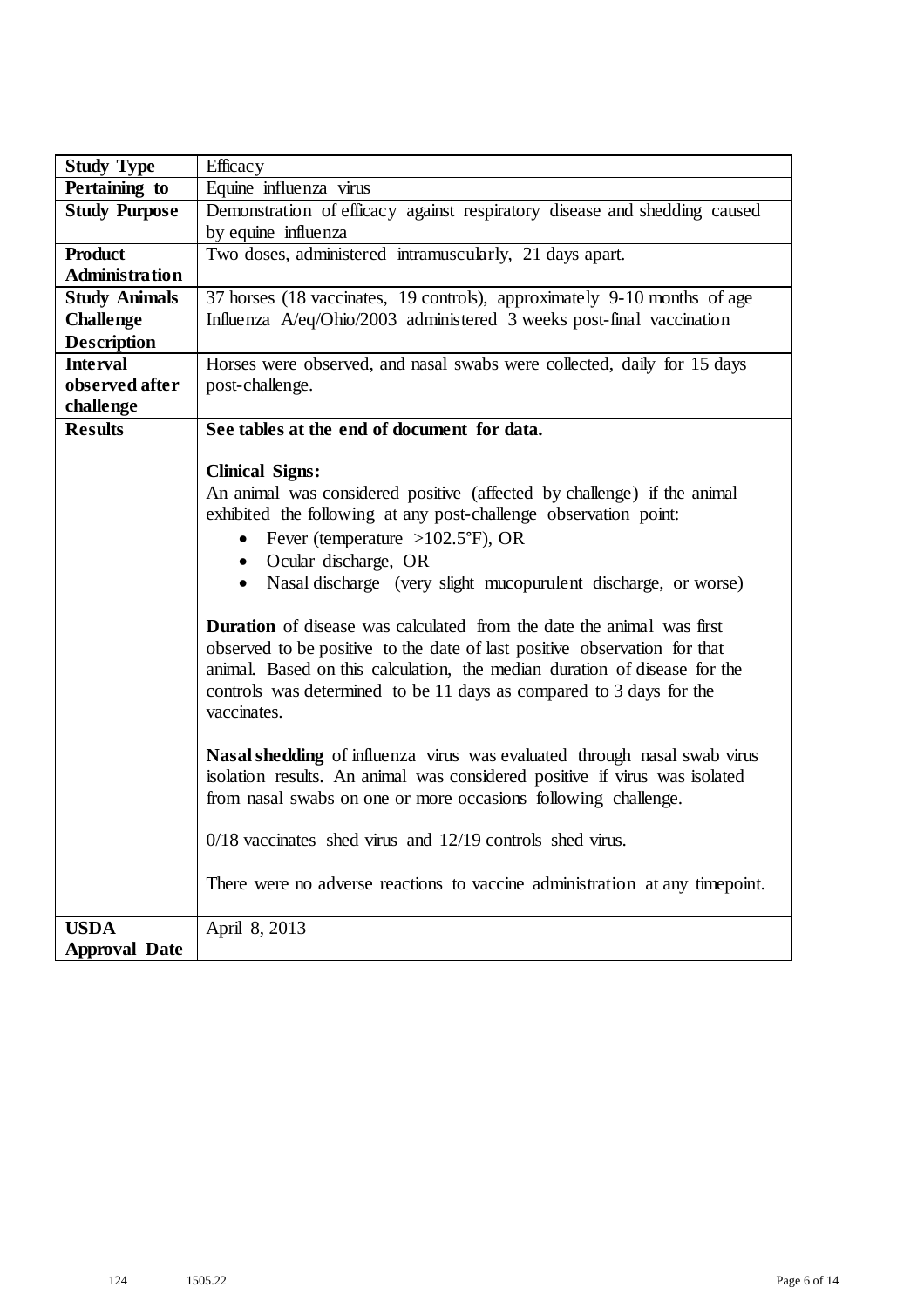

**Ocular Discharge:** 0=none; 1=mild to moderate; 2=severe

**Nasal Discharge**: 0=none; 1=slight clear serous, as may be observed in both normal and diseased horses; 1.5=very slight mucopurulent discharge, one or both nostrils; 2=moderate clear serous discharge, easily seen in one or both nostrils; 3=Abundant clear serous discharge typically seen only in diseased horses; 4=moderately mucopurulent, in large quantities in both nostrils; 5=heavy mucopurulent discharge in large amounts in both nostrils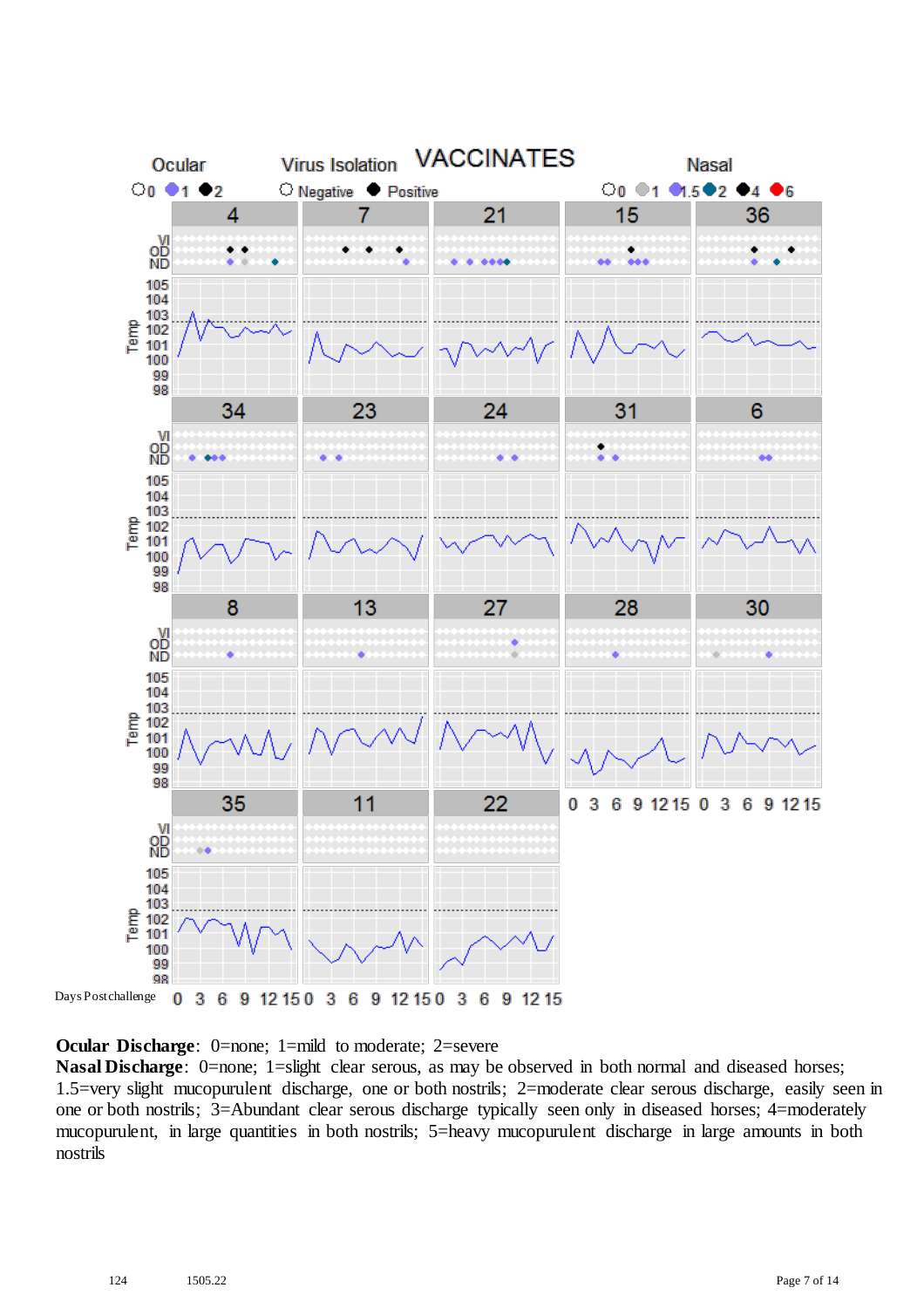

**Ocular Discharge:** 0=none; 1=mild to moderate; 2=severe

**Nasal Discharge**: 0=none; 1=slight clear serous, as may be observed in both normal and diseased horses; 1.5=very slight mucopurulent discharge, one or both nostrils; 2=moderate clear serous discharge, easily seen in one or both nostrils; 3=Abundant clear serous discharge typically seen only in diseased horses; 4=moderately mucopurulent, in large quantities in both nostrils; 5=heavy mucopurulent discharge in large amounts in both nostrils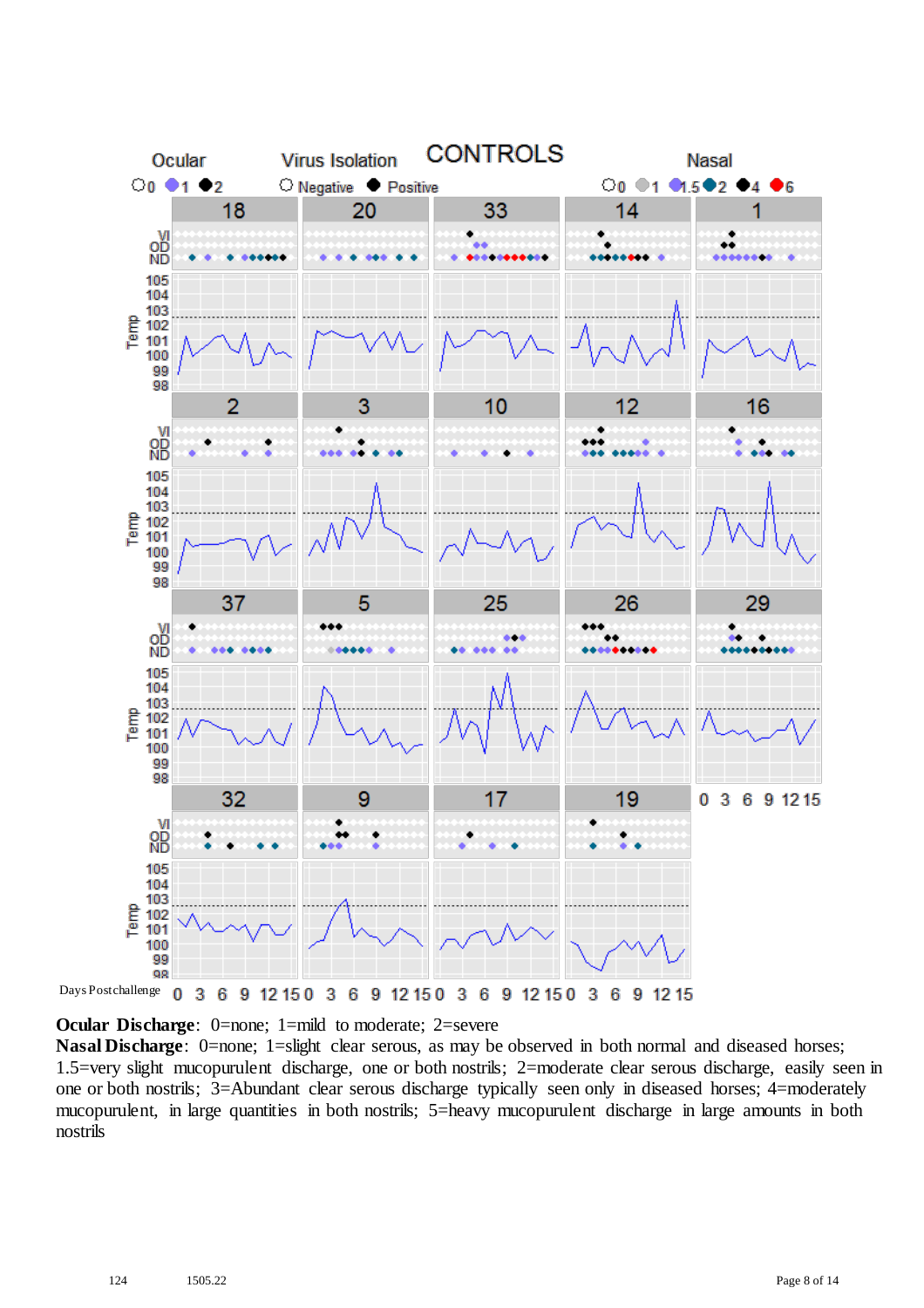| <b>Study Type</b>              | Efficacy                                                                                                                                                                                                                                                                                                                                                                                                                                              |
|--------------------------------|-------------------------------------------------------------------------------------------------------------------------------------------------------------------------------------------------------------------------------------------------------------------------------------------------------------------------------------------------------------------------------------------------------------------------------------------------------|
| <b>Pertaining to</b>           | Equine influenza                                                                                                                                                                                                                                                                                                                                                                                                                                      |
| <b>Study Purpose</b>           | Demonstration of efficacy against respiratory disease caused by<br>equine influenza A2 strain Richmond 07                                                                                                                                                                                                                                                                                                                                             |
| <b>Product Administration</b>  | Two doses, administered intramuscularly, 21 days apart                                                                                                                                                                                                                                                                                                                                                                                                |
| <b>Study Animals</b>           | 20 horses (20 vaccinates), 12 months of age                                                                                                                                                                                                                                                                                                                                                                                                           |
| <b>Challenge Description</b>   | Not applicable                                                                                                                                                                                                                                                                                                                                                                                                                                        |
| <b>Interval observed after</b> | Not applicable                                                                                                                                                                                                                                                                                                                                                                                                                                        |
| challenge                      |                                                                                                                                                                                                                                                                                                                                                                                                                                                       |
| <b>Results</b>                 | This product class allows the manufacturer to update micro-<br>organisms in this vaccine under expedited procedures to respond to<br>emerging needs. Abbreviated data to support influenza strain<br>updates to the product composition were evaluated by USDA-<br>APHIS and found to be acceptable based on regulations and<br>policies at the time of approval. Full vaccination-challenge studies<br>may not have been required for these updates. |
| <b>USDA Approval Date</b>      | February 2, 2012                                                                                                                                                                                                                                                                                                                                                                                                                                      |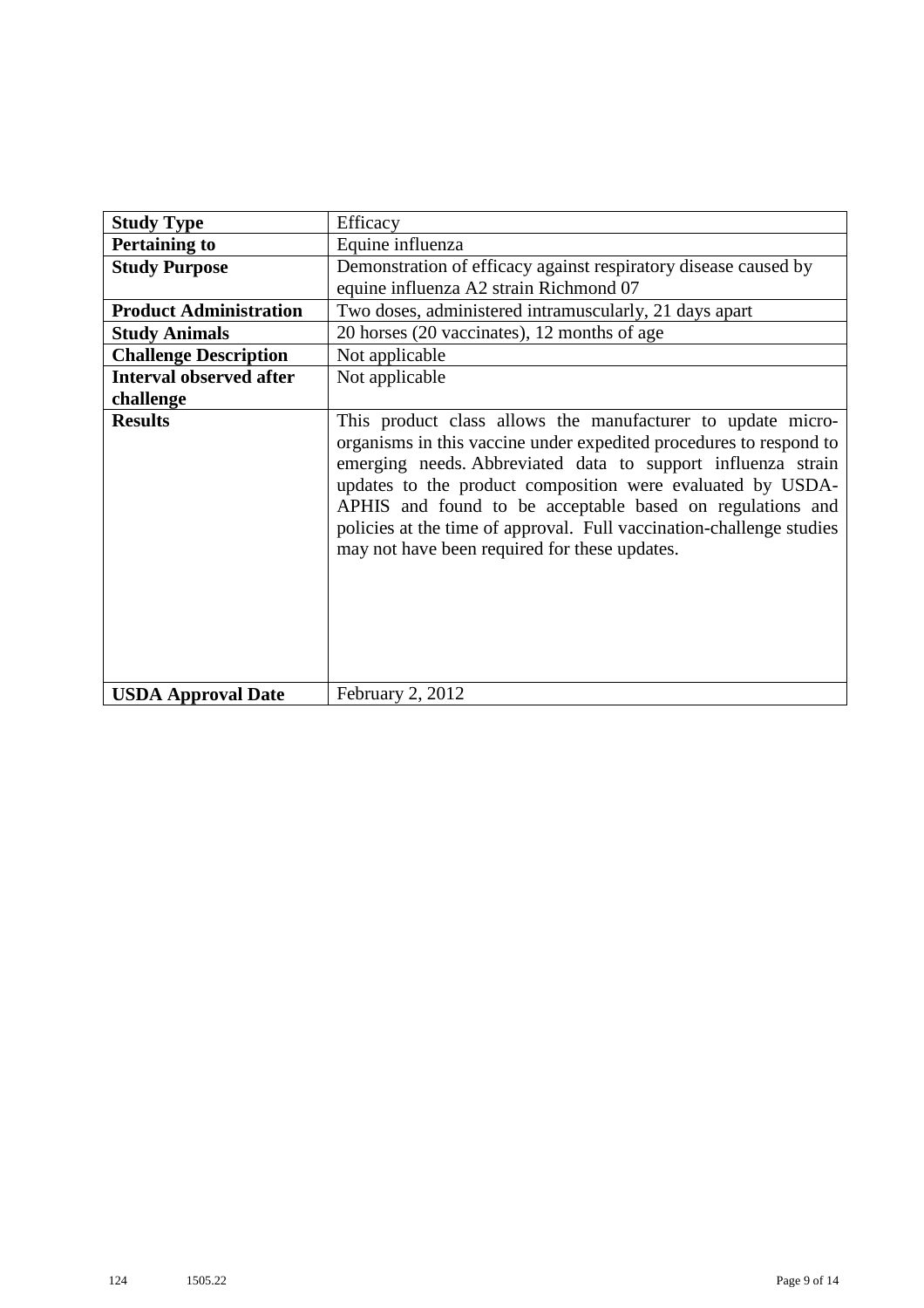| <b>Study Type</b>              | Efficacy                                                                                                                                                                                                                                                                                                                                                                                                                                              |
|--------------------------------|-------------------------------------------------------------------------------------------------------------------------------------------------------------------------------------------------------------------------------------------------------------------------------------------------------------------------------------------------------------------------------------------------------------------------------------------------------|
| <b>Pertaining to</b>           | Equine influenza                                                                                                                                                                                                                                                                                                                                                                                                                                      |
| <b>Study Purpose</b>           | Demonstration of efficacy against respiratory disease caused by                                                                                                                                                                                                                                                                                                                                                                                       |
|                                | equine influenza A2 strain Kentucky 95                                                                                                                                                                                                                                                                                                                                                                                                                |
| <b>Product Administration</b>  | Two doses, administered intramuscularly, 21 days apart                                                                                                                                                                                                                                                                                                                                                                                                |
| <b>Study Animals</b>           | 20 horses (20 vaccinates), 12 months of age                                                                                                                                                                                                                                                                                                                                                                                                           |
| <b>Challenge Description</b>   | Not applicable                                                                                                                                                                                                                                                                                                                                                                                                                                        |
| <b>Interval observed after</b> | Not applicable                                                                                                                                                                                                                                                                                                                                                                                                                                        |
| challenge                      |                                                                                                                                                                                                                                                                                                                                                                                                                                                       |
| <b>Results</b>                 | This product class allows the manufacturer to update micro-<br>organisms in this vaccine under expedited procedures to respond to<br>emerging needs. Abbreviated data to support influenza strain<br>updates to the product composition were evaluated by USDA-<br>APHIS and found to be acceptable based on regulations and<br>policies at the time of approval. Full vaccination-challenge studies<br>may not have been required for these updates. |
| <b>USDA Approval Date</b>      | February 2, 2012                                                                                                                                                                                                                                                                                                                                                                                                                                      |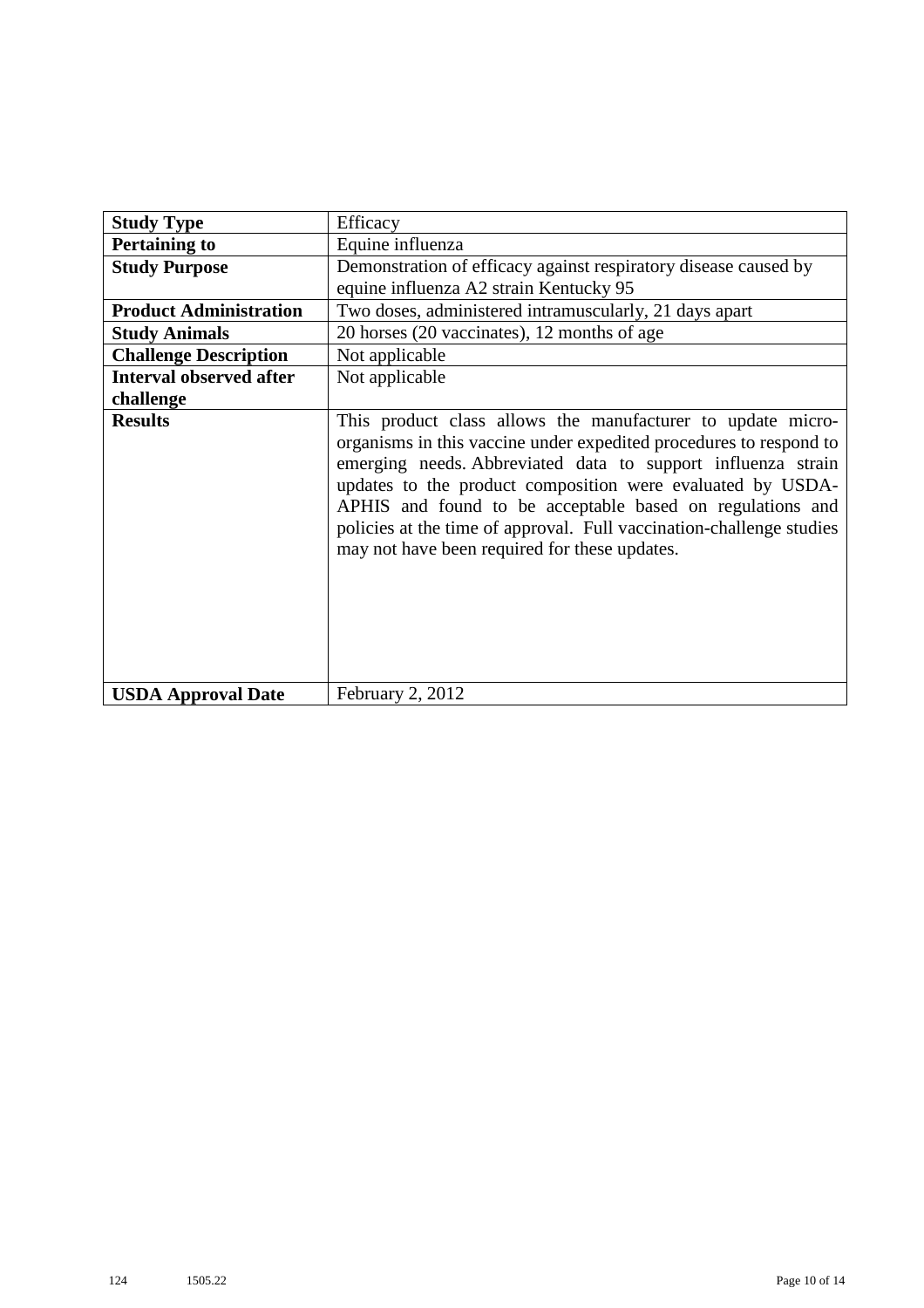| <b>Study Type</b>                      | Safety                                      |                            |                                                                                       |                  |                               |            |                      |  |  |  |  |
|----------------------------------------|---------------------------------------------|----------------------------|---------------------------------------------------------------------------------------|------------------|-------------------------------|------------|----------------------|--|--|--|--|
| <b>Pertaining to</b>                   | All fractions                               |                            |                                                                                       |                  |                               |            |                      |  |  |  |  |
| <b>Study Purpose</b>                   |                                             |                            | To demonstrate safety under field conditions at three different test sites            |                  |                               |            |                      |  |  |  |  |
| <b>Product</b>                         | 2 doses given intramuscularly 21 days apart |                            |                                                                                       |                  |                               |            |                      |  |  |  |  |
| <b>Administration</b>                  |                                             |                            |                                                                                       |                  |                               |            |                      |  |  |  |  |
| <b>Study Animals</b>                   |                                             |                            | 622 horses vaccinated with two doses including:                                       |                  |                               |            |                      |  |  |  |  |
|                                        |                                             |                            | 203-two to four month-old foals                                                       |                  |                               |            |                      |  |  |  |  |
|                                        |                                             |                            | 19-five to seven month-old foals                                                      |                  |                               |            |                      |  |  |  |  |
|                                        |                                             | 400-1 year or older horses |                                                                                       |                  |                               |            |                      |  |  |  |  |
| <b>Challenge</b><br><b>Description</b> | Not Applicable                              |                            |                                                                                       |                  |                               |            |                      |  |  |  |  |
| <b>Interval</b>                        |                                             |                            | Horses were observed on Days 0, 1 and 3 following the first vaccination and           |                  |                               |            |                      |  |  |  |  |
| observed after                         |                                             |                            | on Days 1, 3 and 7 following the second vaccination for systemic and local            |                  |                               |            |                      |  |  |  |  |
| vaccination                            | injection site reactions.                   |                            |                                                                                       |                  |                               |            |                      |  |  |  |  |
| <b>Results</b>                         |                                             |                            | There were no systemic reactions observed at any of the three sites. Local            |                  |                               |            |                      |  |  |  |  |
|                                        |                                             |                            | injection site reactions are summarized below.                                        |                  |                               |            |                      |  |  |  |  |
|                                        |                                             |                            |                                                                                       |                  |                               |            |                      |  |  |  |  |
|                                        | North Dakota Site:                          |                            |                                                                                       |                  | <b>Transient</b>              |            |                      |  |  |  |  |
|                                        | <b>Summary</b>                              | <b>Total</b>               | <b>Number</b>                                                                         |                  | <b>Injection Site</b>         |            | <b>Number Normal</b> |  |  |  |  |
|                                        |                                             | <b>Number</b>              | with 2 doses                                                                          |                  | <b>Swelling</b>               |            |                      |  |  |  |  |
|                                        | Age                                         |                            |                                                                                       | $1st$ dose       | $2nd$ dose                    | $1st$ dose | $2nd$ dose           |  |  |  |  |
|                                        | $2-4$ mo                                    | 149                        | 149                                                                                   | $\theta$         | $\mathbf{0}$                  | 149        | 149                  |  |  |  |  |
|                                        | $5-7$ mo                                    | $\boldsymbol{0}$           | $\overline{0}$                                                                        | n/a              | n/a                           | n/a        | n/a                  |  |  |  |  |
|                                        | 8-11 mo                                     | $\overline{0}$             | $\overline{0}$                                                                        | n/a              | n/a                           | n/a        | n/a                  |  |  |  |  |
|                                        | $1 yr-5yr$                                  | 23                         | 23                                                                                    | $\overline{0}$   | $\mathbf{0}$                  | 23         | 23                   |  |  |  |  |
|                                        | $6-15$ yr                                   | 121                        | 121                                                                                   | $\overline{0}$   | $\mathbf{0}$                  | 121        | 121                  |  |  |  |  |
|                                        | $>16 \text{ yr}$                            | 3                          | 3                                                                                     | $\boldsymbol{0}$ | $\mathbf{0}$                  | 3          | 3                    |  |  |  |  |
|                                        | <b>Total</b>                                | 296                        | 296                                                                                   | $\bf{0}$         | $\boldsymbol{0}$              | 296        | 296                  |  |  |  |  |
|                                        | California Site:                            |                            |                                                                                       |                  |                               |            |                      |  |  |  |  |
|                                        |                                             | <b>Total</b>               | <b>Number</b>                                                                         |                  | <b>Transient</b>              |            |                      |  |  |  |  |
|                                        | <b>Summary</b>                              | <b>Number</b>              | with 2 doses                                                                          |                  | <b>Injection Site</b>         |            | <b>Number Normal</b> |  |  |  |  |
|                                        | Age                                         |                            |                                                                                       | $1st$ dose       | <b>Swelling</b><br>$2nd$ dose | $1st$ dose | $2nd$ dose           |  |  |  |  |
|                                        | $2-4$ mo                                    | $\overline{0}$             | $\boldsymbol{0}$                                                                      | n/a              | n/a                           | n/a        | n/a                  |  |  |  |  |
|                                        | $5-7$ mo                                    | 5                          | 5                                                                                     | $\Omega$         | $\theta$                      | 5          | 5                    |  |  |  |  |
|                                        | $8-11$ mo                                   | $\overline{0}$             | $\boldsymbol{0}$                                                                      | n/a              | n/a                           | n/a        | n/a                  |  |  |  |  |
|                                        | $1 yr-5yr$                                  | 25                         | 25                                                                                    | $\boldsymbol{0}$ | $\overline{4}$                | 25         | 21                   |  |  |  |  |
|                                        | $6-15$ yr                                   | 15                         | 15                                                                                    | $\boldsymbol{0}$ | 3                             | 15         | 12                   |  |  |  |  |
|                                        | $>16$ yr                                    | 6                          | 6                                                                                     | $\overline{0}$   | 1                             | 6          | 5                    |  |  |  |  |
|                                        | <b>Total</b>                                | 51                         | 51                                                                                    | $\bf{0}$         | $8*$                          | 51         | 43                   |  |  |  |  |
|                                        |                                             |                            | *Postvaccination reactions were minimal. The reported reactions were mild, transient, |                  |                               |            |                      |  |  |  |  |
|                                        | non-painful injection swellings.            |                            |                                                                                       |                  |                               |            |                      |  |  |  |  |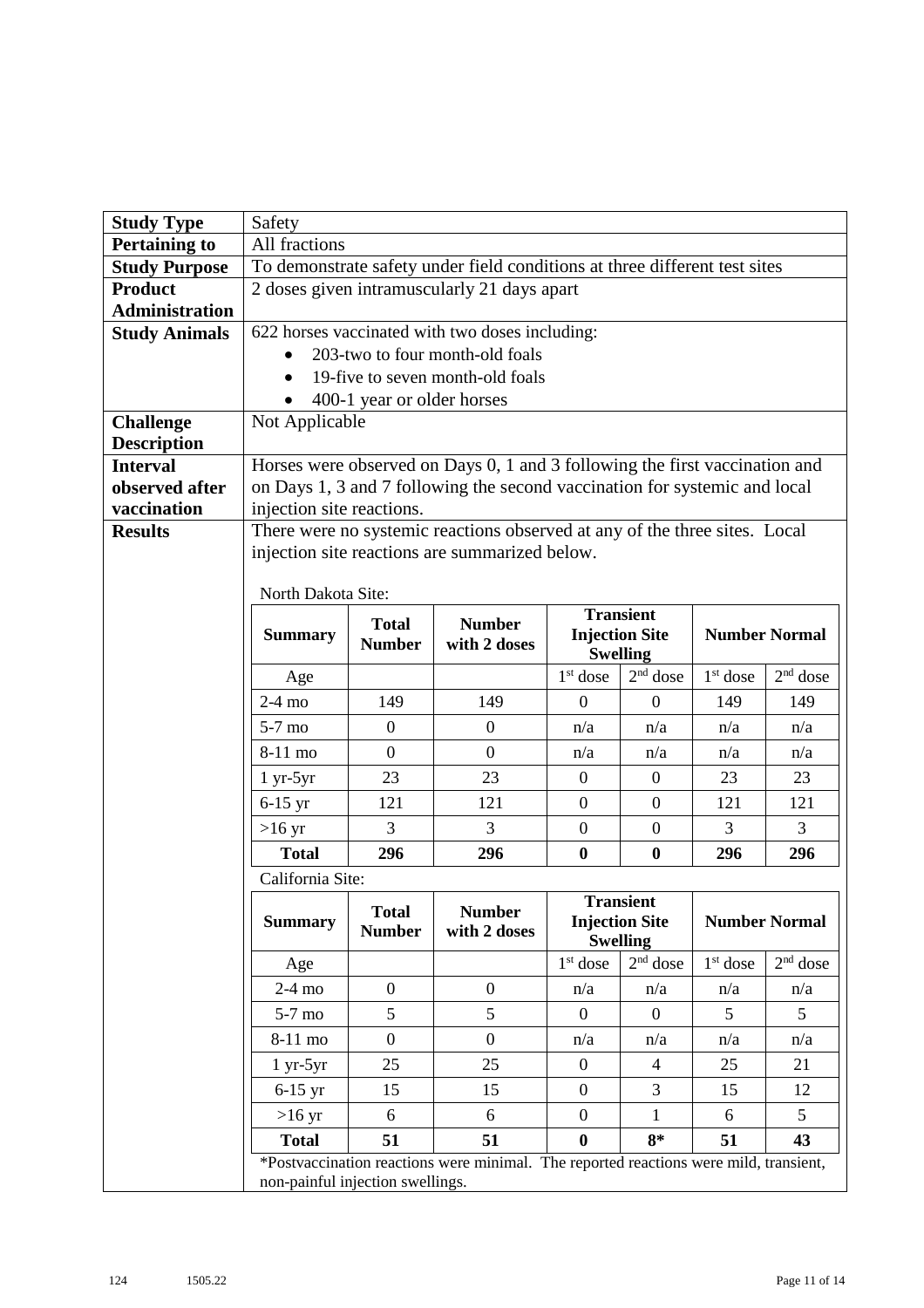|                                     | Missouri Site:                                                                                                                                                           |                               |                                                                                                                                                                                                                              |                |                                                              |                |                      |  |  |
|-------------------------------------|--------------------------------------------------------------------------------------------------------------------------------------------------------------------------|-------------------------------|------------------------------------------------------------------------------------------------------------------------------------------------------------------------------------------------------------------------------|----------------|--------------------------------------------------------------|----------------|----------------------|--|--|
|                                     | <b>Summary</b>                                                                                                                                                           | <b>Total</b><br><b>Number</b> | <b>Number</b><br>with 2 doses                                                                                                                                                                                                |                | <b>Transient</b><br><b>Injection Site</b><br><b>Swelling</b> |                | <b>Number Normal</b> |  |  |
|                                     | Age                                                                                                                                                                      |                               |                                                                                                                                                                                                                              | $1st$ dose     | $2nd$ dose                                                   | $1st$ dose     | $2nd$ dose           |  |  |
|                                     | $2-4$ mo                                                                                                                                                                 | 55                            | 54                                                                                                                                                                                                                           | $\mathbf{0}$   | $\overline{0}$                                               | 55             | 54                   |  |  |
|                                     | $5-7$ mo                                                                                                                                                                 | 15                            | 14                                                                                                                                                                                                                           | $\overline{0}$ | $\Omega$                                                     | 15             | 14                   |  |  |
|                                     | 8-11 mo                                                                                                                                                                  | $\overline{0}$                | $\overline{0}$                                                                                                                                                                                                               | n/a            | n/a                                                          | n/a            | n/a                  |  |  |
|                                     | $1 yr-5yr$                                                                                                                                                               | 134                           | 132                                                                                                                                                                                                                          | $\mathbf{0}$   | $\mathbf{0}$                                                 | 134            | 132                  |  |  |
|                                     | $6-15$ yr                                                                                                                                                                | 68                            | 68                                                                                                                                                                                                                           | $\mathbf{0}$   | $\boldsymbol{0}$                                             | 68             | 68                   |  |  |
|                                     | $>16$ yr                                                                                                                                                                 | $\overline{7}$                | $\overline{7}$                                                                                                                                                                                                               | $\overline{0}$ | $\boldsymbol{0}$                                             | $\overline{7}$ | $\tau$               |  |  |
|                                     | <b>Total</b>                                                                                                                                                             | 279                           | 275                                                                                                                                                                                                                          | $\bf{0}$       | $\bf{0}$                                                     | 279            | 275                  |  |  |
|                                     | <b>Total Across Three Sites:</b><br><b>Transient</b><br><b>Number Normal</b><br><b>Injection Site</b><br><b>Number</b><br><b>Total</b><br><b>Site</b><br><b>Swelling</b> |                               |                                                                                                                                                                                                                              |                |                                                              |                |                      |  |  |
|                                     |                                                                                                                                                                          | <b>Number</b>                 | with 2 doses                                                                                                                                                                                                                 |                |                                                              |                |                      |  |  |
|                                     |                                                                                                                                                                          |                               |                                                                                                                                                                                                                              | $1st$ dose     | $2nd$ dose                                                   | $1st$ dose     | $2nd$ dose           |  |  |
|                                     | North<br>Dakota                                                                                                                                                          | 296                           | 296                                                                                                                                                                                                                          | $\mathbf{0}$   | $\theta$                                                     | 296            | 296                  |  |  |
|                                     | California                                                                                                                                                               | 51                            | 51                                                                                                                                                                                                                           | $\theta$       | $8*$                                                         | 51             | 43                   |  |  |
|                                     | Missouri                                                                                                                                                                 | 279                           | 275                                                                                                                                                                                                                          | $\overline{0}$ | $\Omega$                                                     | 279            | 275                  |  |  |
|                                     | <b>Total</b>                                                                                                                                                             | 626                           | 622                                                                                                                                                                                                                          | $\bf{0}$       | $8*$                                                         | 626            | 614                  |  |  |
|                                     |                                                                                                                                                                          |                               | *Postvaccination reactions were minimal and described as mild, transient, non-painful<br>swellings after the second vaccination in eight (8) older, heavily vaccinated horses.<br>There were no systemic reactions observed. |                |                                                              |                |                      |  |  |
| <b>USDA</b><br><b>Approval Date</b> | February 14, 2012                                                                                                                                                        |                               |                                                                                                                                                                                                                              |                |                                                              |                |                      |  |  |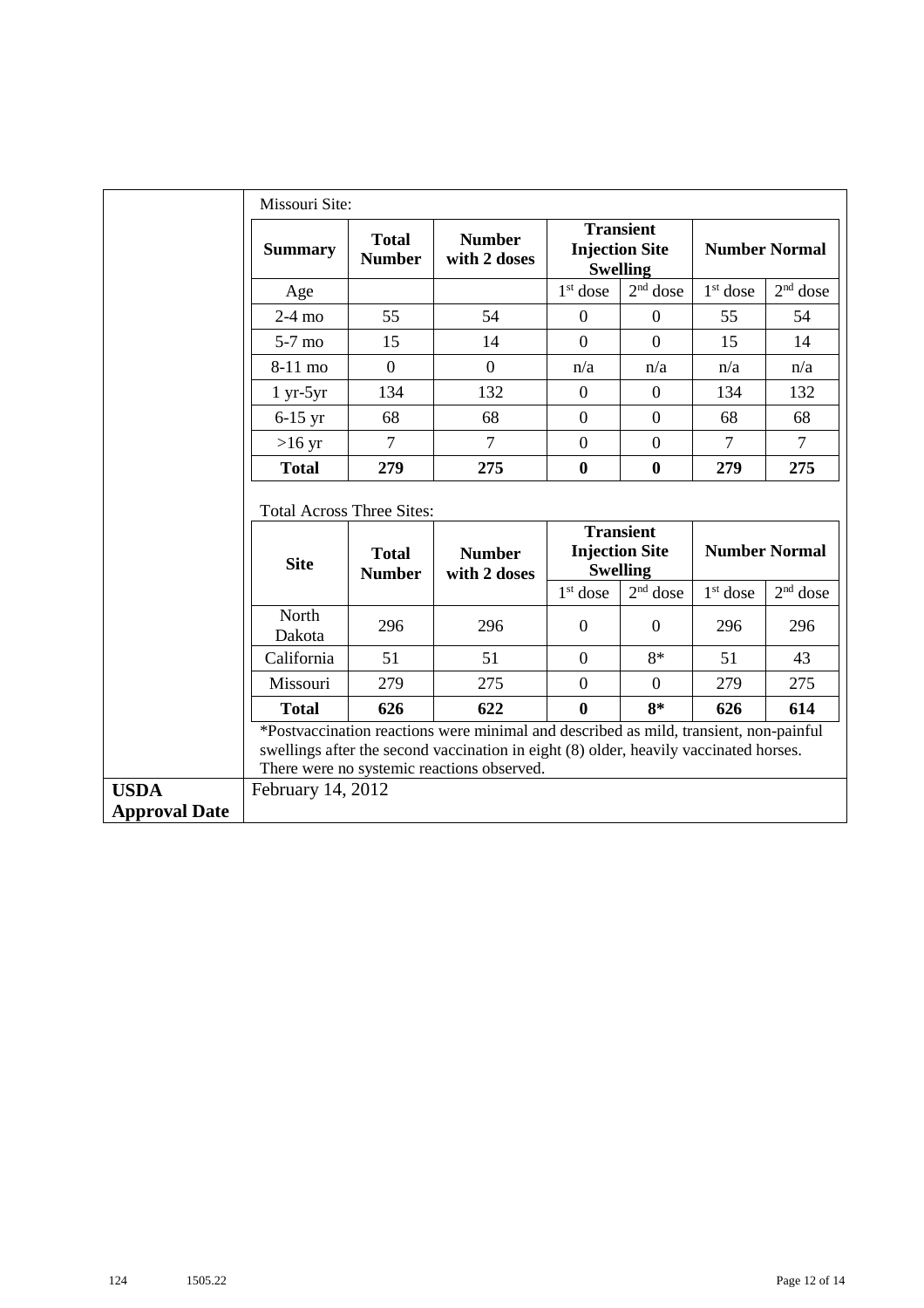| <b>Study Type</b>        | Safety                                                                      |
|--------------------------|-----------------------------------------------------------------------------|
| <b>Pertaining to</b>     | All fractions                                                               |
| <b>Study Purpose</b>     | To demonstrate safety in pregnant mares under field conditions at           |
|                          | two different test sites                                                    |
| <b>Product</b>           | Two intramuscular doses, given 16-28 days apart. 54 pregnant mares          |
| <b>Administration</b>    | were injected with placebo and 325 pregnant mares were vaccinated           |
|                          | with test product.                                                          |
| <b>Study Animals</b>     | Three hundred seventy-nine pregnant mares at two locations were             |
|                          | included in the study. The mares were confirmed to be pregnant by           |
|                          | serum hormonal evaluation on the day of the first vaccination.              |
| <b>Challenge</b>         | Not applicable                                                              |
| <b>Description</b>       |                                                                             |
| <b>Interval observed</b> | $1st$ and $2nd$ trimester: Mares observed immediately after vaccination     |
| after vaccination        | and daily for overall health and for abortion. Resulting foals were         |
|                          | observed daily for 7 days following birth.                                  |
|                          | 3 <sup>rd</sup> trimester: Mares observed immediately after vaccination and |
|                          | daily for overall health and for abortion. Resulting foals were             |
|                          | observed daily for 30 days following birth.                                 |
| <b>Results</b>           | Results shown on next page                                                  |